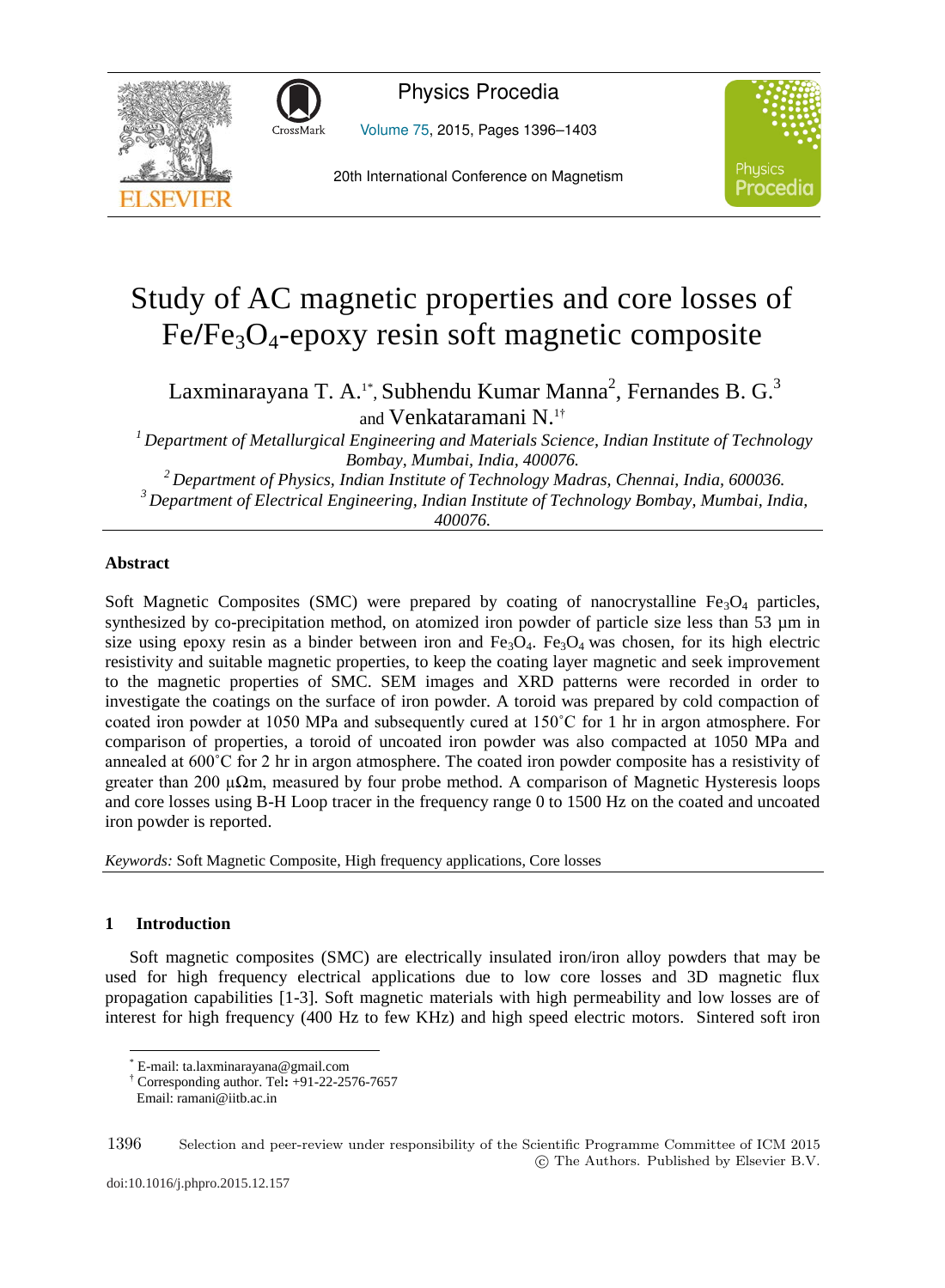powder compacts are used for DC applications, for low frequency (few hundred Hz) applications laminated steels are used [4, 5]. However, sintered iron compacts and laminated steel are not useful for high frequency applications due to eddy current losses when used in AC magnetic fields. Soft ferrites are used at high frequencies (few MHz to GHz) due to their high electrical resistivity. However ferrites possess lower saturation induction in comparison with soft iron containing alloys. Electrically insulated iron powders (SMC) with better magnetic properties and low core losses may hence be used for applications in the frequency range few kHz. The electrical insulation on the iron powder particles should lower the eddy current losses. The insulation layer characteristics need also be optimized for better permeability and core losses [6-9]. Electrical insulations based on inorganic compound makes it possible for high temperature heat treatments that may yield the better magnetic properties in the final product in comparison to organic compound based insulations. This paper presents a study of SMC prepared by insulating micrometer sized iron powder with uniform nano sized  $Fe<sub>3</sub>O<sub>4</sub>$  particles and epoxy resin.

#### **2 Experimental Details**

## *2.1 Materials*

Atomized iron powder of the grade JIP (KIP) 304A, procured from JFE Steel Corporation Tokyo, was first sieved and separated according to particle size. Iron powder with particle size of less than 53  $\mu$ m (-270 ASTM mesh) was used for the composite preparation. For Fe<sub>3</sub>O<sub>4</sub> preparation FeCl<sub>2</sub>.4H<sub>2</sub>O, FeCl<sub>3</sub> and NaOH pellets sourced from Merck India were used. Also for the Epoxy resin, Araldite<sup>®</sup> 506 epoxy resin and 4,4'-Methylenedianiline hardener supplied by Sigma Aldrich and Acros Organics were used.

#### *2.2 Fe3O4 preparation by co-precipitation method*

The stoichiometry of the chemicals was determined by using the following equation.

$$
Fe^{2+} + 2Fe^{3+} + 8OH^{-} \rightarrow Fe_3O_4 + 4H_2O
$$
 (1)

The reaction solution was prepared by dissolving 4.5 millimol of FeCl<sub>2</sub>.4H<sub>2</sub>O and 9 millimol of FeCl<sub>3</sub> in 100 ml distilled water followed by stirring at 80<sup>°</sup>C under N<sub>2</sub> gas atmosphere. 36 millimole of NaOH were dissolved in 100 ml distilled water. The prepared NaOH solution was added drop by drop into the reaction solution and the reaction was performed at  $80^{\circ}$ C under N<sub>2</sub> gas atmosphere, until black precipitate of Fe<sub>3</sub>O<sub>4</sub> was formed. The solution was decanted and the precipitate of Fe<sub>3</sub>O<sub>4</sub> washed several times using distilled water till chloride ions were removed. The prepared  $Fe<sub>3</sub>O<sub>4</sub>$  particles were in the range of 20-50 nm and were characterized by powder X-ray diffraction (XRD).

#### *2.3 Composite preparation*

A composite was prepared with volume percentages of iron,  $Fe<sub>3</sub>O<sub>4</sub>$  and epoxy resin in the ratio of 95, 2.5 and 2.5 respectively. First Araldite® 506 epoxy resin and 4, 4'-Methylenedianiline were dissolved in acetone. 4,4'-Methylenedianiline is the hardener for the epoxy resin and the resin to hardener ratio was maintained at 4:1 by weight. Fe<sub>3</sub>O<sub>4</sub> nano powder was added into this followed by stirring for uniform distribution of  $Fe<sub>3</sub>O<sub>4</sub>$  nano particles and epoxy resin. Now the iron powder was added to this mixture and stirred until all of the acetone evaporated. This resulted in the coating of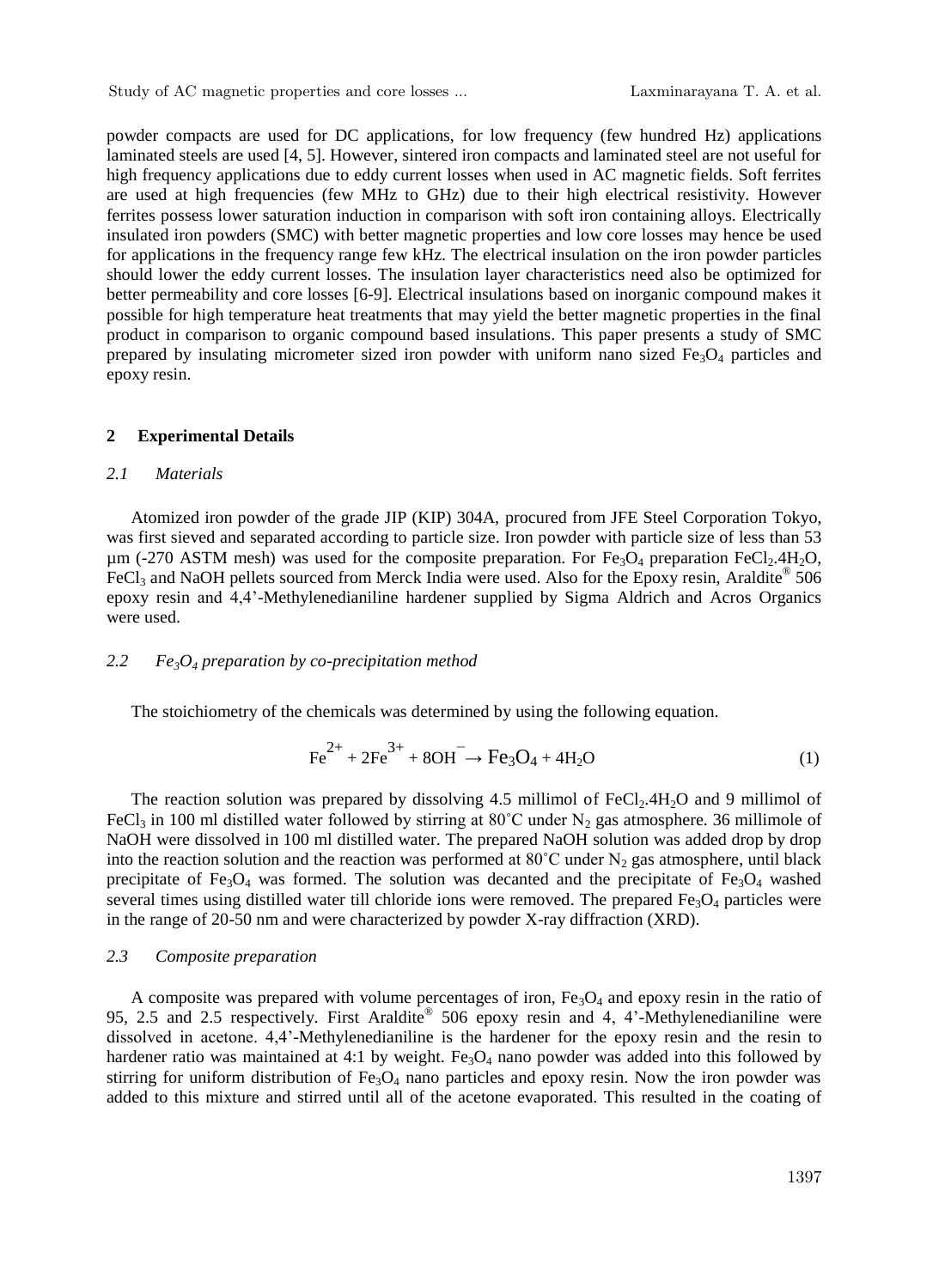$Fe<sub>3</sub>O<sub>4</sub>$  and epoxy resin on the iron powder. The coated iron powder was then dried and cured at 70 $^{\circ}$ C in air.

A toroid of dimension outer diameter =  $35$  mm, inner diameter =  $25$  mm was compacted at 1050 MPa using the composite powder mixture. This toroid was post cured at  $150^{\circ}$ C in argon atmosphere for 2 hr. The coating on the iron powder was characterized by powder X-ray diffraction (XRD) and scanning electron microscope imaging (SEM) techniques. For comparison of properties uncoated iron powder was also compacted at 1050 MPa as a toroid of similar dimensions and annealed at 600ºC for 2 hr in argon atmosphere.

Toroids were wound with primary (400 turns) and secondary (300 turns) copper windings for measurement of AC magnetic properties and core losses using a hysteresis loop tracer in the frequency range 0-1500 Hz, made by Laboratorio Elettrofisico Walker LDJ Scientific, Italy. Resistivity of the toroids was measured by the four probe method.

#### **3 Results and Discussion**

#### *3.1 Insulating Layer Characterization*



**Figure 1**: XRD patterns of the synthesized  $Fe<sub>3</sub>O<sub>4</sub>$  and coated iron powder.

Figure 1 shows XRD patterns of coated iron powder composite and  $Fe<sub>3</sub>O<sub>4</sub>$  powder samples. It can be seen that, diffraction peaks of the coated iron are consistent with the standard pattern for  $Fe<sub>3</sub>O<sub>4</sub>$ (JCPDS Card No: 019-0629) and iron (JCPDS Card No: 06-0696) respectively indicating that iron powder was coated with Fe<sub>3</sub>O<sub>4</sub>. The XRD pattern of Fe<sub>3</sub>O<sub>4</sub> showed very broad peaks, indicating the ultra-fine nature and nano crystallite size of the synthesized particles. Cubic single phase nano sized  $Fe<sub>3</sub>O<sub>4</sub>$  powder had been obtained by the co-precipitation method.

The grain size of the  $Fe<sub>3</sub>O<sub>4</sub>$  nanoparticles was calculated from the Scherrer formula:

$$
D = \frac{K\lambda}{\beta \cos \theta} \tag{2}
$$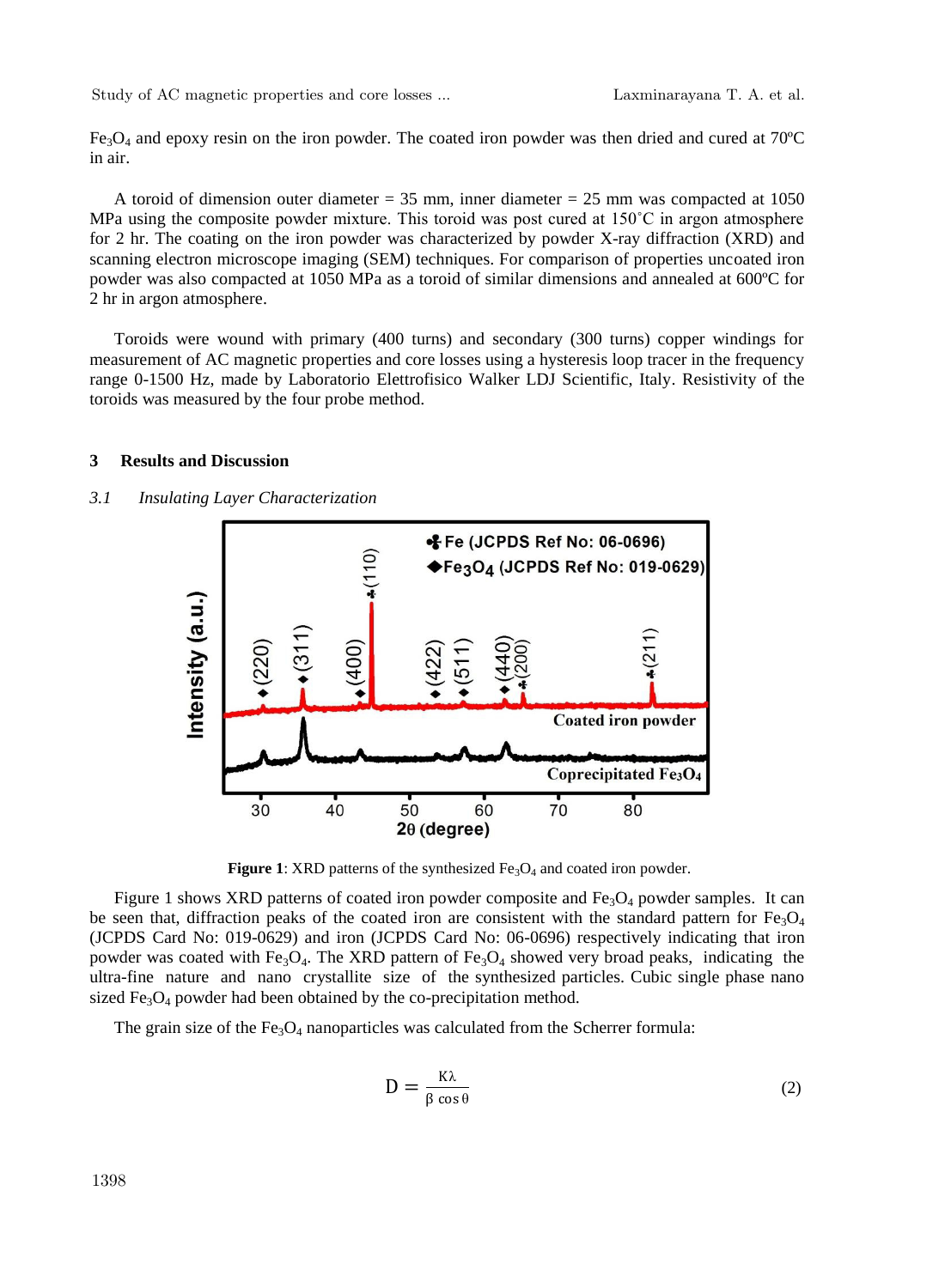Where  $\beta$  is the full width at half maximum (FWHM). D is the grain size in nm,  $\theta$  is the corresponding Bragg angle,  $\lambda$  is the Cu-K<sub>a</sub> X-ray wavelength (0.154 nm), and K is the shape parameter which is taken as 0.89 for Fe<sub>3</sub>O<sub>4</sub>. The grain size, calculated using the highest intensity peak (311) at  $2\theta = 35.4^{\circ}$ , was 26 nm.



**Figure 2**: SEM images of (a) coated iron powder (b) coated iron powder surface (c) EDS analysis of coated iron powder.

Figure 2 shows the SEM images of coated iron powder and the performed energy dispersed analysis. We can see that iron powder is coated with nano sized  $Fe<sub>3</sub>O<sub>4</sub>$  particles and that the coating is uniform. Making coating of nano  $Fe_3O_4$  particles directly on iron powder is quite difficult. The epoxy resin binds the  $Fe<sub>3</sub>O<sub>4</sub>$  nano particles to the iron surface and thus coats the iron powder. The epoxy resin also leads to the agglomeration of nano  $Fe<sub>3</sub>O<sub>4</sub>$  particles which is observed in the SEM images. Figure 2(c) shows the EDS analysis of the  $Fe<sub>3</sub>O<sub>4</sub>$  coated iron powder. The surface layer essentially consists of iron, oxygen and carbon. EDS also shows the presence of platinum because of metallic coating of the powder done before the SEM and EDS operation to reduce charging effects. Therefore from the XRD patterns analysis, SEM images and EDS analysis it is seen that the iron powder is coated uniformly with  $Fe<sub>3</sub>O<sub>4</sub>$  nano particles.

#### *3.2 DC Resistivity Measurement*

Resistivity measurement of SMC is important to evaluate the insulation layer coated on iron powder. Four probe method is preferable for measuring resistivity since iron is a good conductor. In general resistivity measurement is done on rectangular bar or cylindrical sample of known dimension with uniform cross-section area. Unlike rectangular bar or cylindrical sample toroid shape is a closed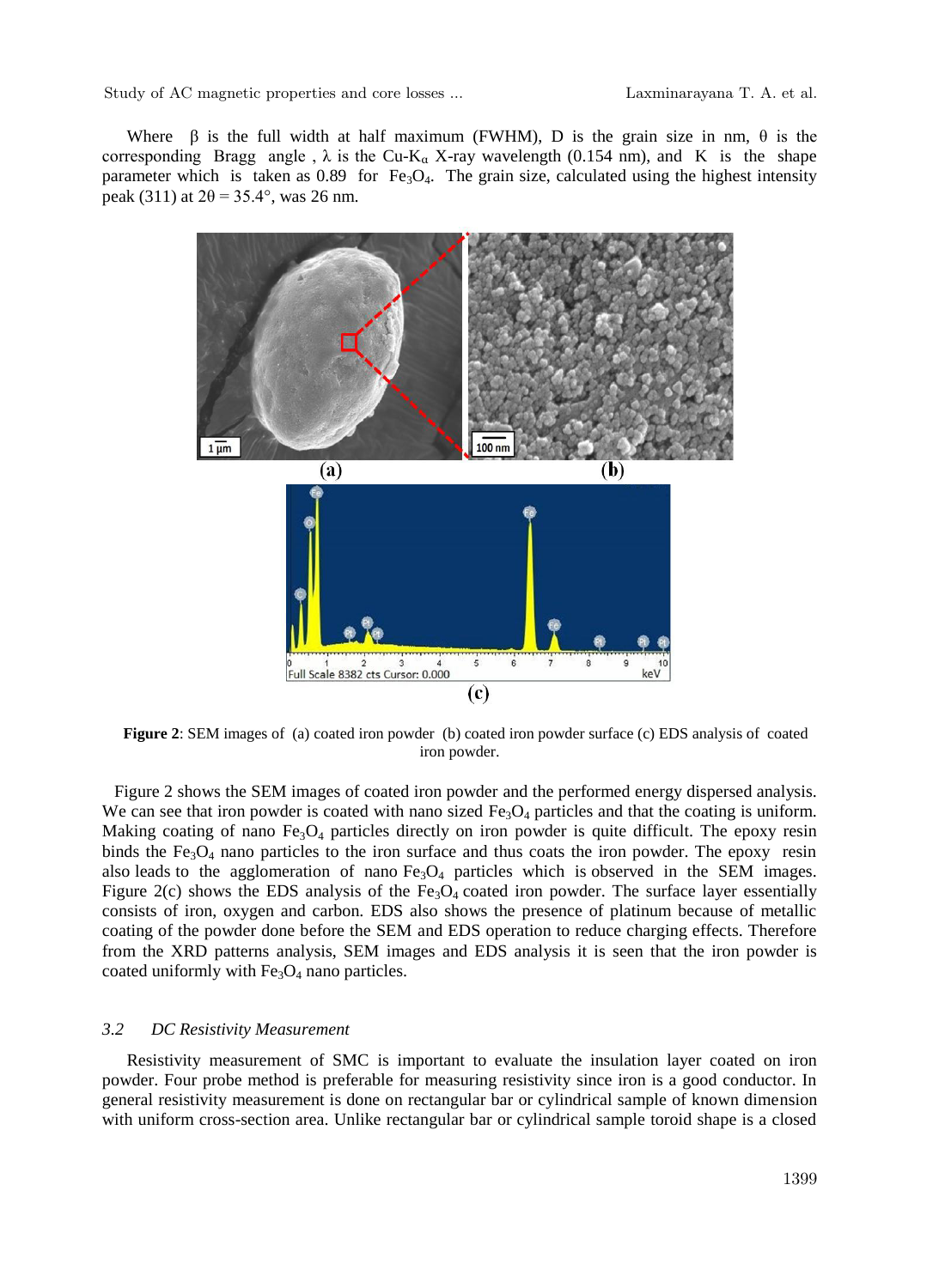geometry with uniform cross-sectional area. For this the current probes are connected at any two opposite points of the toroid that divide the toroid into two half portions (Figure 3(a)). The inner lengths of the two half portions of the toroid  $(L1 \& L2)$  are equal.



Figure 3: (a) Schematic diagram of toroid sample for resistivity measurement (b). I-V Characteristics of coated and uncoated iron.

Resistivity of toroids was measured since magnetic loss measurements are done on toroid shape samples. Equation employed for measurement of resistivity of toroid sample is given below [10].

$$
\rho = \frac{2V}{I} \times \frac{a}{L} = \frac{R \times a}{L} \tag{3}
$$

Where,  $\rho$  is Resistivity ( $\Omega$  m), V is Voltage developed across voltage probe at a distance of L cm (v), I is Current supplied through current probes  $(A)$ , a is cross sectional area  $(cm<sup>2</sup>)$ , R is the resistance of the toroid portion of length L and cross section a.  $I/2$  is the current passing through half portion of the toroid and it is passing through a uniform cross section area, a, of the toroid.

A Keithley nanovoltmeter was used for the measuring the voltage drop, V, between the voltage sensing probes placed at a fixed distance, L, apart. A DC current of range of 100 to 1000 mA was passed and I-V characteristics were plotted keeping the voltage probes distance at 0.5 cm. Figure 3 shows the schematic diagram of toroid sample for resistivity measurement and I-V characteristics of coated and uncoated iron. The slope of the I-V graph gives the resistance R and equation (3) is used to calculate resistivity. From the figure 3(b) the resistivity of coated iron is 280  $\mu\Omega$ m, where as for uncoated iron it is 0.2  $\mu\Omega$ m.

#### *3.3 DC & AC Magnetic properties*

DC and AC hysteresis loops were recorded and core losses were measured on both uncoated and coated iron powder toroids using B-H Loop tracer. Figure 4 and Figure 5 shows the DC and AC hysteresis loops of uncoated iron powder and coated iron powder respectively. For uncoated iron the hysteresis loops were distorted as the frequency increased, due to the eddy currents induced by AC magnetic fields that opposes the applied field [11].

However for the coated iron due to its insulation on the surface the eddy current paths are limited to within the iron particle itself. Thus eddy currents are minimal in the coated iron powder. Thus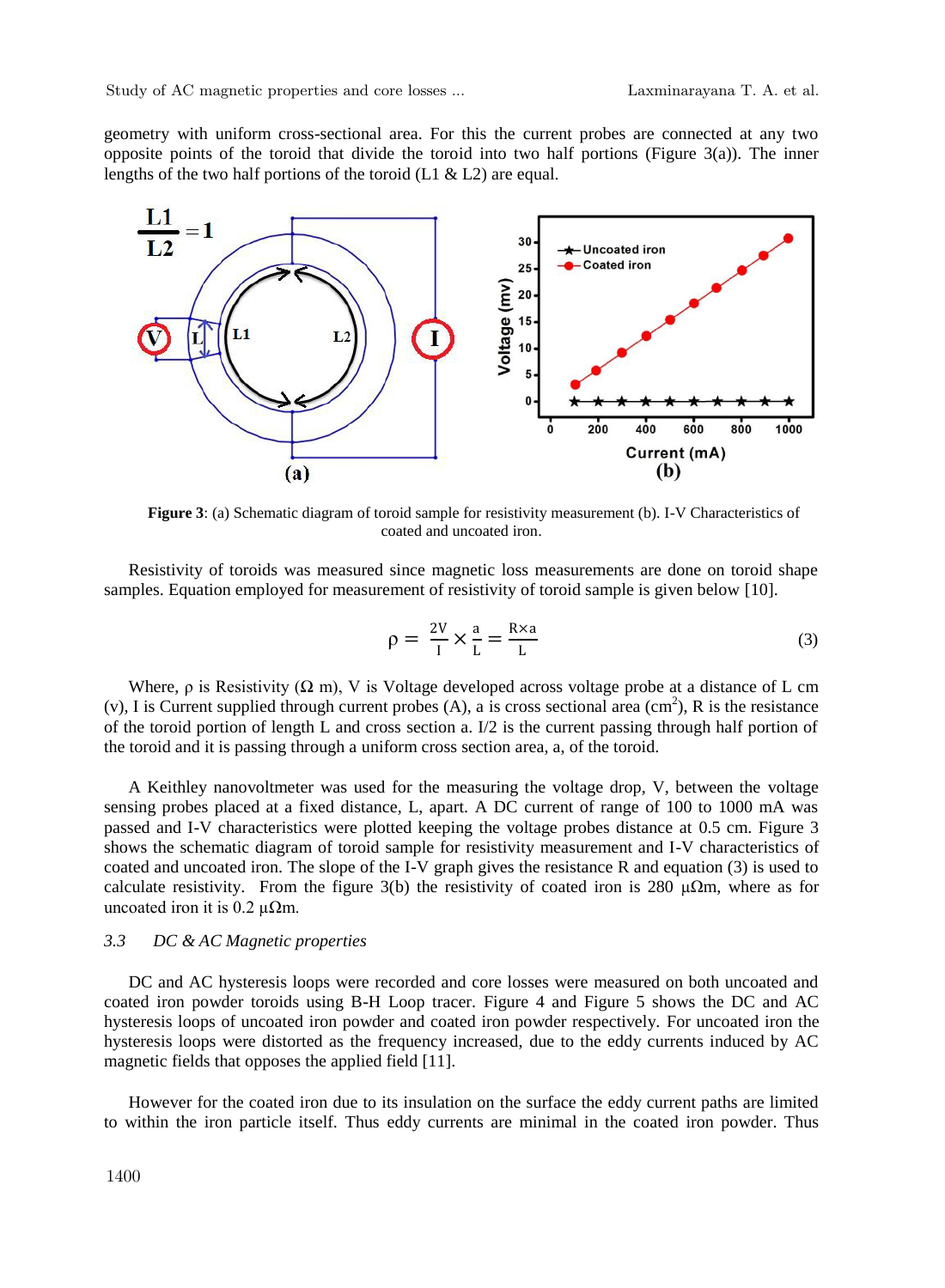results in undistorted and nearly superposed hysteresis loops as a function of AC frequency. This can be seen in the Figure 5. From figure 5 the superposition of the loops suggests that, the contribution of eddy current losses are small and that there is a good electrical insulation amongst the particles.



**Figure 4**: DC & AC hysteresis loops of uncoated iron powder at the induction level of (a) 0.5 Tesla (b) 1 Tesla (colour online).



**Figure 5**: DC & AC hysteresis loops of coated iron powder at the induction level of (a) 0.5 Tesla (b) 1 Tesla (colour online).

The relation between core loss and frequency is shown in figure 6 at various frequencies and induction level of 0.5 Tesla and 1Tesla. For uncoated iron large change in core losses is seen due to dominant eddy current losses at higher frequency. The core losses are seen to be non-linear with the frequency. In the case of the coated iron due to its high resistivity, this relation is nearly linear, as eddy current losses are much smaller in magnitude. Coated and uncoated iron annealed at 600˚C exhibited a core loss of 91 W/kg and 693 W/kg respectively at 500 Hz and induction level of 1 Tesla.

The coated iron powder composite properties have been compared with the properties of a commercially available sample Somaloy 130i-1P, a product of Hoganas, Sweden [12]. Table 1 shows the comparison of properties between coated iron, uncoated iron and Somaloy130i-1P. Uncoated iron annealed at 600 $\degree$ C has high maximum permeability ( $\mu_{\text{max}}$ ) and high magnetic induction due to the high density obtained. The coated iron on the other hand has lesser maximum permeability and lesser magnetic induction because of the insulation and pores present in the material. DC Induction value of coated iron powder and Somaloy130i-1P at 10000 A/m are 1.35 Tesla and 1.4 Tesla respectively, with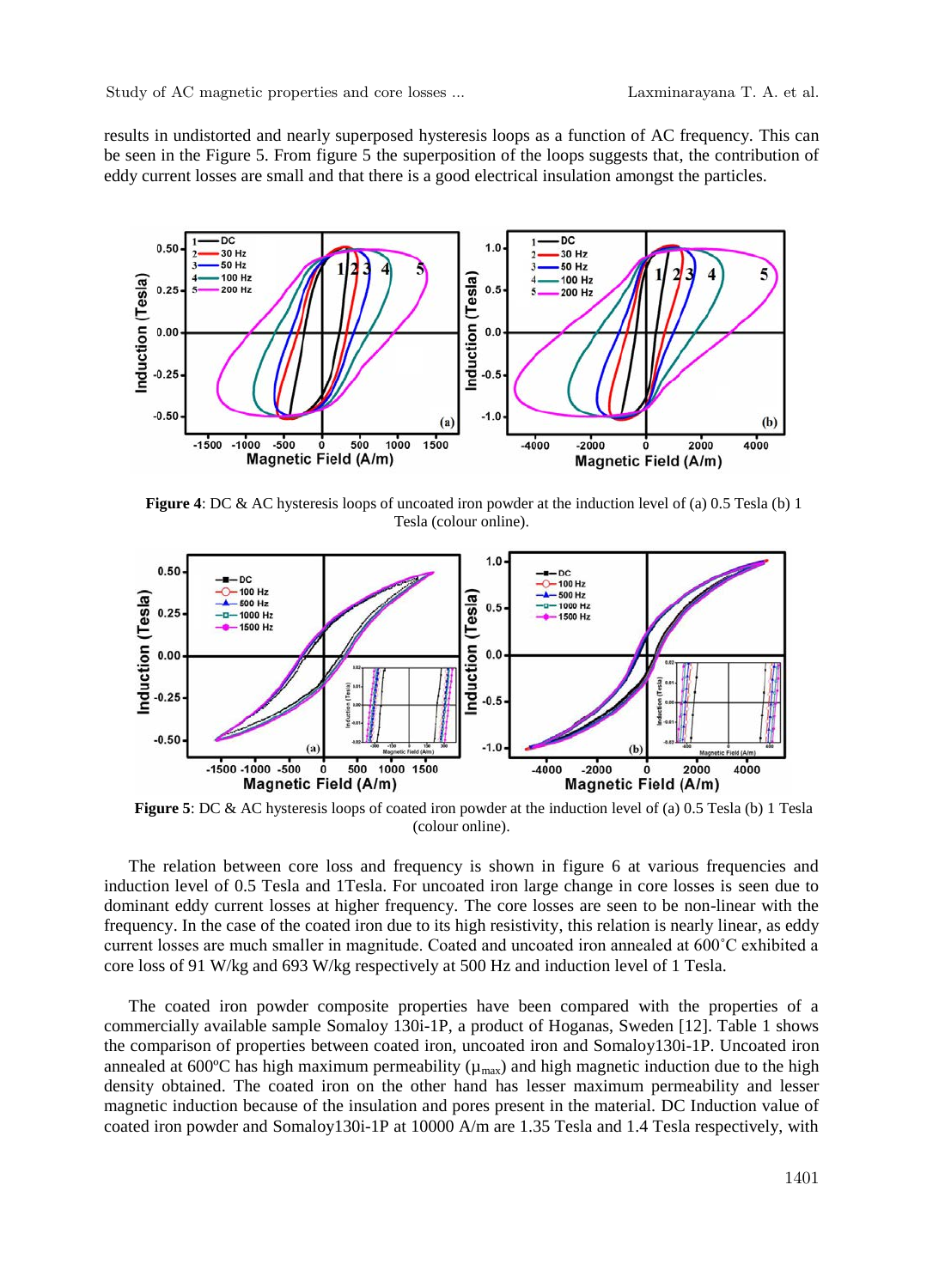Core loss of 206 W/kg and 147 W/kg respectively at 1000 Hz and 1 Tesla. Utilization of the magnetic nature of  $Fe<sub>3</sub>O<sub>4</sub>$  in the insulation yielded properties similar to Somaloy130i-1P. Epoxy resin was used in the composite to bind the nano  $Fe<sub>3</sub>O<sub>4</sub>$  particles on to the iron powder.



**Figure 6**: Core losses of (a) uncoated iron and (b) coated iron powder at the induction level of 0.5 Tesla and 1 Tesla.

|                |                   | Resistivity<br>[µ $\Omega$ m] | Induction<br>$^{\,a}$   | $\mu_{\text{max}}$ | Core Losses $@ 1T$ [W/kg] |            |             |  |  |
|----------------|-------------------|-------------------------------|-------------------------|--------------------|---------------------------|------------|-------------|--|--|
| Sample         | Density<br>(g/cc) |                               | 10000<br>A/m<br>[Tesla] |                    | 100<br>Hz                 | 500<br>Hz. | 1000<br>Hz. |  |  |
| Uncoated iron  | 7.6               | 0.2                           | 1.60                    | 1402               | 82                        | 693        | -           |  |  |
| Coated iron    | 7.4               | 280                           | 1.35                    | 309                | 19                        | 95         | 206         |  |  |
| Somaloy130i-1P | -                 | 8000                          | 1.40                    | 290                | 12                        | 54         | 145         |  |  |

|  |  | <b>Table 1:</b> Comparison of properties between coated iron, uncoated iron and Somaloy 130 i-1P. |  |  |  |  |  |  |  |  |  |  |  |
|--|--|---------------------------------------------------------------------------------------------------|--|--|--|--|--|--|--|--|--|--|--|
|--|--|---------------------------------------------------------------------------------------------------|--|--|--|--|--|--|--|--|--|--|--|

# **4 Conclusion**

A new method to prepare coated iron powder has been attempted. SEM images showed the presence of uniform coating on iron powder. AC hysteresis loop studies of coated and uncoated iron powder showed the effect of the insulation coating. The core losses, induction and permeability of resulting coated iron were comparable with that of Somaloy130i-1P.

#### **Acknowledgement**

 Authors are thankful to Prof. Veeturi Srinivas, Indian Institute of Technology, Madras for his consistent support in the use of B-H Loop tracer available in his lab. Authors are also thankful to JFE steel corporation, Tokyo, Japan for providing the atomized iron powder to work with. One of the authors Laxminarayana T. A. thanks CSIR, Human Resource Development Group, India for the research fellowship.

### **References**

[1] H. Shokrollahi, K. Janghorban, *J. Mater. Process. Technol.*, **189** (2007) 1–12.

[2] A. Hamler, V. Gorican, B. Sustarsic, A. Sirc, *J. Magn. Magn. Mater.*, **304** (2006) 816– 819.